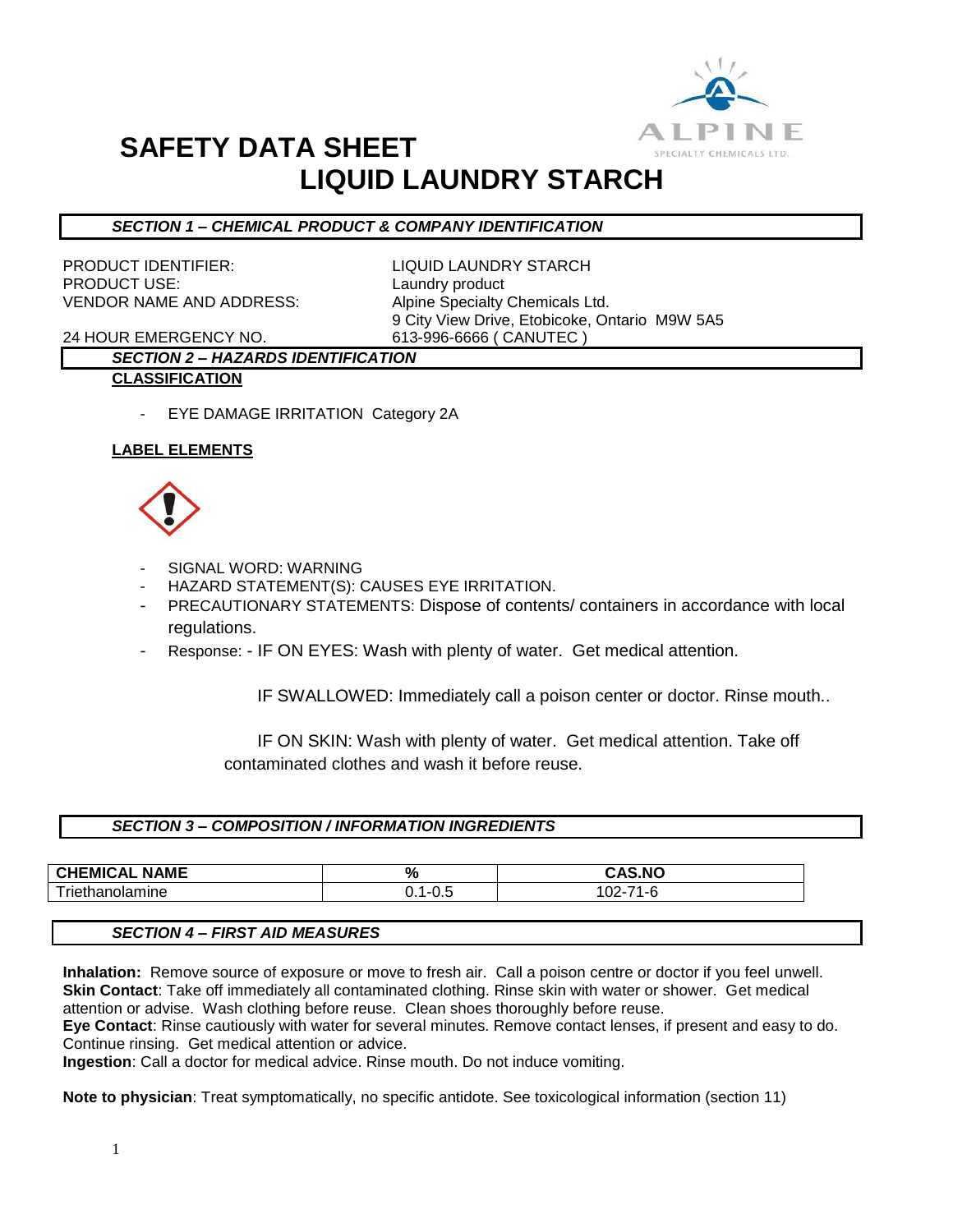## **SAFETY DATA SHEET LIQUID LAUNDRY STARCH**

## *SECTION 5 – FIRE FIGHTING MEASURES*

## **Extinguishing Media:**

**Suitable Extinguishing Media:** Use water spray, fog or foam.

**Unsuitable Extinguishing Media:** None known

 **Specific hazards arising from the product:** None known.

**Hazardous thermal decomposition products:** Decomposition products may include the following materials: carbon dioxide ,carbon monoxide and nitrogen oxide.

## **Advice for fire-fighters:** Not available.

## *SECTION 6 – ACCIDENTAL RELEASE MEASURES*

**Personal precautions, protective equipment and emergency procedures:**

Wear suitable protective clothing. Wear eye/face protection.

**Environmental precautions:** Avoid contact of large amounts of spilled material and runoff with soil and surface waterways.

**Methods and materials for containment and cleaning up**: Use a water rinse for final clean-up.

*SECTION 7 – HANDLING AND STORAGE*

**Precautions for safe handling**: Avoid contact with eyes, skin or clothing. Wash thoroughly after handling. **Storage Procedures**: Keep containers closed when not in use. Do not freeze. Store between the following temperatures: 5 to 40°C.

## *SECTION 8 – EXPOSURE CONTROLS/PERSONAL PROTECTION*

|                      | <b>ACGIH</b><br>TLV |             | <b>OSHA PEL</b> |         | AIHA WEEL  |                     |
|----------------------|---------------------|-------------|-----------------|---------|------------|---------------------|
| <b>CHEMICAL NAME</b> | TWA                 | <b>STEL</b> | TWA             | Ceiling | 8 hour TWA | Short term TWA<br>© |
| Triethanolamine      | $5 \text{mg/m}^3$   |             |                 |         |            |                     |

ACGIH= American Conference of Governmental Industrial Hygienists. TLV = Threshold Limit Value. TWA = Timeweighted Average. STEL = Short-term Exposure Limit OSHA = US Occupational Safety and Health Administration. PEL = Permissible Exposure Limits. AIHA = AIHA Guideline Foundation. WEEL = Workplace Environmental Exposure Limit.

**Appropriate Engineering Control**: Good general ventilation should be sufficient to control worker exposure to airborne contaminants.

#### **Individual Protection Measure:**

**Eye/Face Protection:** Do not get into eyes. Wear chemical safety goggles.

**Skin Protection:** No known effect after skin contact. Rinse with water.

**Respiratory protection**: Not required

**Inhalation:** No special measures required. Treat symptomatically.

#### *SECTION 9 – PHYSICAL AND CHEMICAL PROPERTIES*

**Appearance:** Liquid, milky white colour.

**Odour:** Odourless.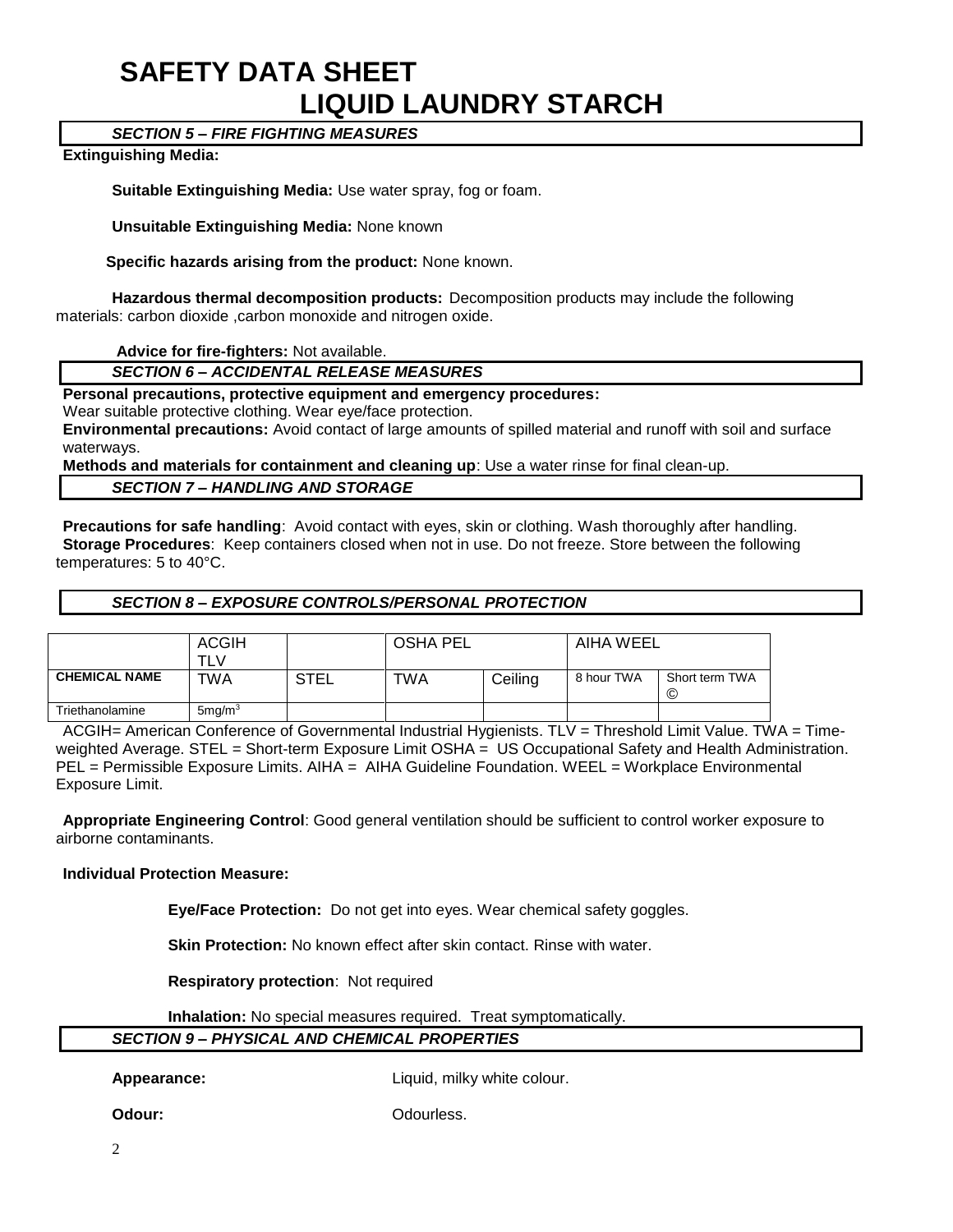# **SAFETY DATA SHEET LIQUID LAUNDRY STARCH**

| pH:                                                    | $8(100\%)$                   |  |  |  |
|--------------------------------------------------------|------------------------------|--|--|--|
| <b>Melting Point:</b>                                  | Not available                |  |  |  |
| <b>Boiling point:</b>                                  | $>$ 100 °C                   |  |  |  |
| <b>Flash Point:</b>                                    | Not available                |  |  |  |
| Vapour pressure:                                       | Not available                |  |  |  |
| Vapour density:                                        | Not available                |  |  |  |
| <b>Evaporation Rate:</b>                               | Not available                |  |  |  |
| <b>Flammability:</b>                                   | Not available                |  |  |  |
| <b>Explosive Limit:</b>                                | Not available                |  |  |  |
| Lower flammable/explosive limit:                       | Not available                |  |  |  |
| <b>Upper flammable/explosive limit:</b>                | Not available                |  |  |  |
| <b>Relative Density:</b>                               | Approx. = $1$ (Water = $1$ ) |  |  |  |
| <b>Viscosity:</b>                                      | Not available                |  |  |  |
| <b>Solubility in water:</b>                            | Soluble                      |  |  |  |
| Auto ignition temperature                              | Not available                |  |  |  |
| Partition coefficient - n-octanol/water: Not available |                              |  |  |  |
| <b>Decomposition temperature:</b>                      | Not available                |  |  |  |

## *SECTION 10 – STABILITY AND REACTIVITY*

STABILITY: Stable<br>
INCOMPATIBILITY: None INCOMPATIBILITY: HAZARDOUS DECOMPOSITION PRODUCTS: None HAZARDOUS POLYMERIZATION: Will not occur. CONDITIONS TO AVOID: No specific data.

## *SECTION 11 – TOXICOLOGICAL INFORMATION*

| <b>Chemical</b>                  | ∟C50                 | ---                            | dermal                            |
|----------------------------------|----------------------|--------------------------------|-----------------------------------|
| Name                             |                      | LD50                           | ∟טכע                              |
| $\sim$<br><b>Friethanolamine</b> | <br>Available<br>Nοι | >5000 ma/ka<br>rat oral<br>. . | $-2000$<br>rabbit<br>ma/ka<br>. . |

**Routes of exposure:** Skin contact, Eye contact, Ingestion.

**Eye contact**: Material may cause irritation. **Skin contact**. No specific data. **Inhalation**: No specific data. **Acute toxicity**:

**Eye contact:** Causes eye irritation.

**Skin contact:** Not known.